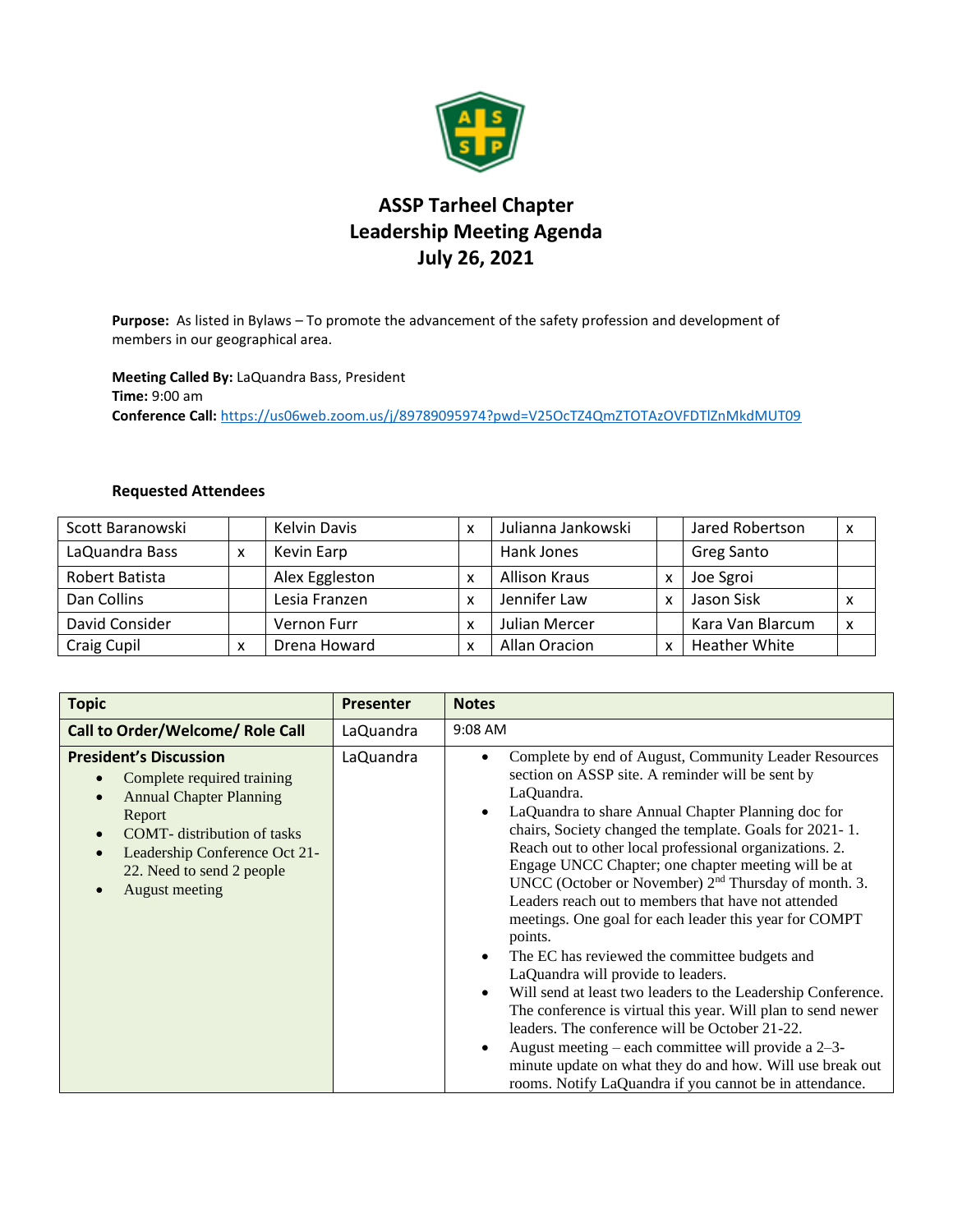

| <b>Vice President's Update</b>                                                                                                                                                                                     | Kara                  | No update.                                                                               |
|--------------------------------------------------------------------------------------------------------------------------------------------------------------------------------------------------------------------|-----------------------|------------------------------------------------------------------------------------------|
| <b>Treasurer's Update</b><br><b>Financial Update</b>                                                                                                                                                               | David                 | No update.<br>$\bullet$                                                                  |
| <b>Secretary's Update</b>                                                                                                                                                                                          | Kelvin                | No update.                                                                               |
|                                                                                                                                                                                                                    |                       | <b>Committee Updates</b>                                                                 |
| <b>Program Chair</b><br>Monthly chapter meeting<br>update                                                                                                                                                          | Jared                 | CEU meetings will be September, October, November. Speaker<br>planning ongoing.          |
| <b>Chapter Communications/ Public</b><br><b>Relations</b><br>Distribute meeting notices 3-4<br>$\bullet$<br>weeks prior to the meeting<br>date                                                                     | Alex, Allan,<br>Drena |                                                                                          |
| <b>WISE</b><br>Host at least two WISE event<br>$\bullet$<br>(webinar, social gathering, book<br>club)                                                                                                              | Jennifer &<br>Lesia   | Thursday, July 29 at noon, a tasting for SOAR. At least two events to<br>be held.        |
| <b>BISE</b><br>Host at least one BISE event<br>(webinar, social gathering)                                                                                                                                         | Craig                 |                                                                                          |
| <b>Emerging Professionals</b><br>Schedule one chapter meeting<br>$\bullet$<br>at UNCC with content relevant<br>to emerging professionals<br>Host at least one EP event<br>$\bullet$<br>(webinar, social gathering) | Julianna              |                                                                                          |
| <b>HSP</b><br>Host at least one HSP event<br>(webinar, social gathering)                                                                                                                                           | Robert                |                                                                                          |
| <b>Social Media</b><br>Use social media to connect<br>$\bullet$<br>with members- discussion<br>topics, polls<br>Post job opportunities<br>Post member achievements                                                 | Vernon                | Will plan to add a member accomplishment slide at the chapter<br>meetings going forward. |
| <b>Foundation Liaison</b><br>Updates                                                                                                                                                                               | Scott                 |                                                                                          |
| <b>Governmental Affairs</b><br>Updates<br>$\bullet$                                                                                                                                                                | Scott                 | Unable to attend. Update provided by email.                                              |
|                                                                                                                                                                                                                    |                       | Govt. Affairs Updates 7/24/2021                                                          |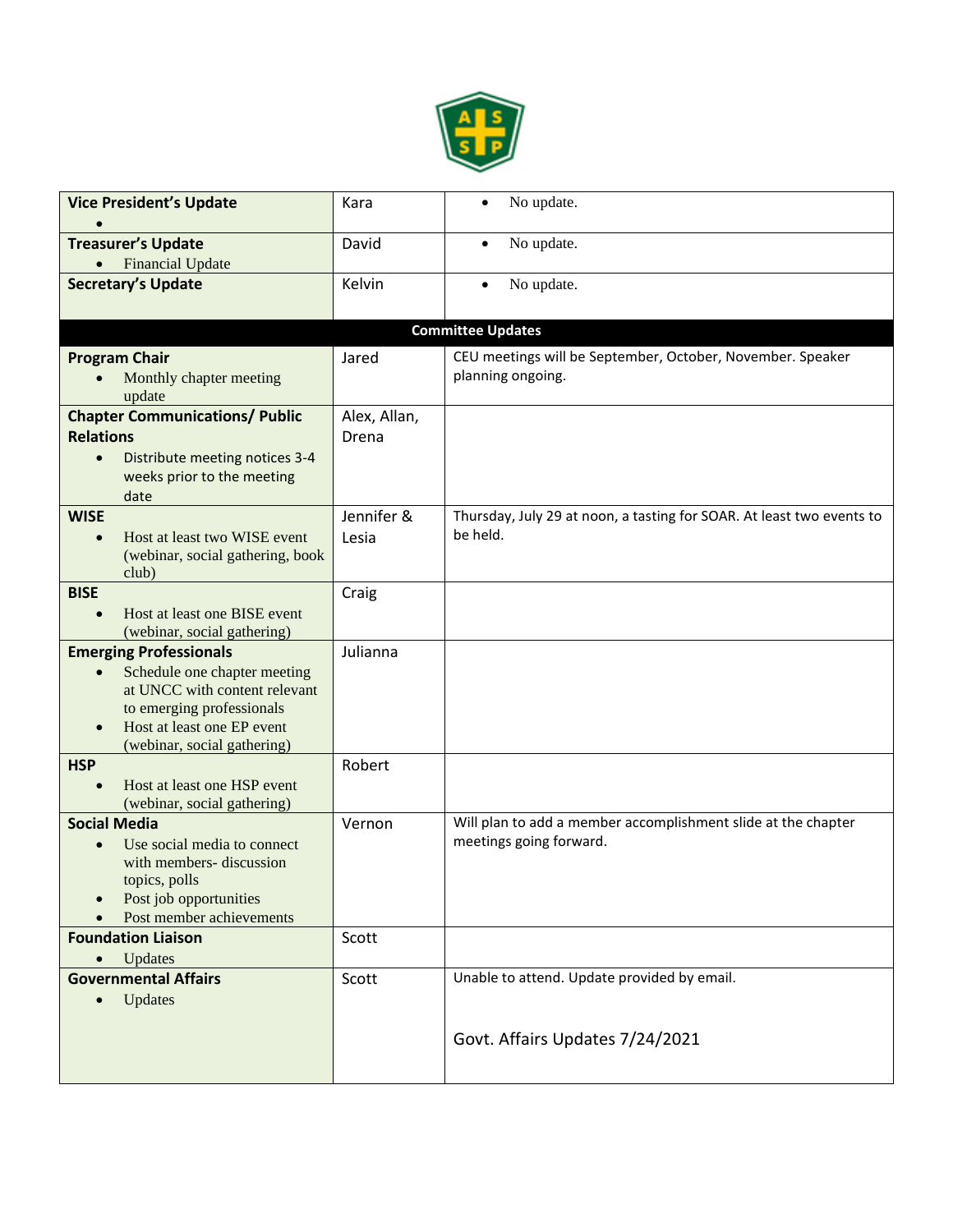

NIOSH published a [Federal Register notice](https://gcc02.safelinks.protection.outlook.com/?url=https%3A%2F%2Fwww.federalregister.gov%2Fdocuments%2F2021%2F06%2F24%2F2021-13263%2Fneeds-and-challenges-in-personal-protective-equipment-ppe-use-for-underserved-user-populations&data=04%7C01%7CKalinowski.Doug%40dol.gov%7C09903516d5764d61319a08d93a34bb95%7C75a6305472044e0c9126adab971d4aca%7C0%7C0%7C637604820417848163%7CUnknown%7CTWFpbGZsb3d8eyJWIjoiMC4wLjAwMDAiLCJQIjoiV2luMzIiLCJBTiI6Ik1haWwiLCJXVCI6Mn0%3D%7C1000&sdata=r7m5fpbXUlQ%2B4s8w8hCli8e54YDzIsCNayW6Qn1iExg%3D&reserved=0) requesting information on the needs and challenges in personal protective equipment (PPE) use for underserved user populations. These populations may include workers who are of an atypical size; who are members of a gender, racial, ethnic or linguistic minority group; who conduct nontraditional worker activities; or who are members of subdisciplines that are not the primary focus of the current PPE activities within their larger field. In particular, NIOSH is interested in hearing from individuals/organizations who: • Advocate for these worker populations • Actively conduct PPE research, services or policymaking for these worker populations • Plan to conduct PPE research, services or policymaking for these worker populations • Have direct knowledge about research, service or policy gaps affecting these worker populations • Experienced PPE use, availability, accessibility, acceptability or knowledge issues as a current or former PPE user Comments are due by **Aug. 23, 2021** • Celebrating errors may sound like a strange way to create a safer workplace, but it can actually improve psychological safety. Learn how. [Read more](https://www.forbes.com/sites/nelldebevoise/2021/05/29/celebrating-errors-creates-psychological-safety-in-the-workplace/?sh=ef905934dbcd) Labor Secretary Marty Walsh is asking for funding to double the number occupational safety inspectors by the end of President Biden's current term. [Read more](https://news.bloomberglaw.com/daily-labor-report/walsh-pitches-planned-hiring-spree-for-wage-safety-inspectors) There are many safety factors to consider when reopening an office and bringing workers back. Learn designs and polices you can implement to keep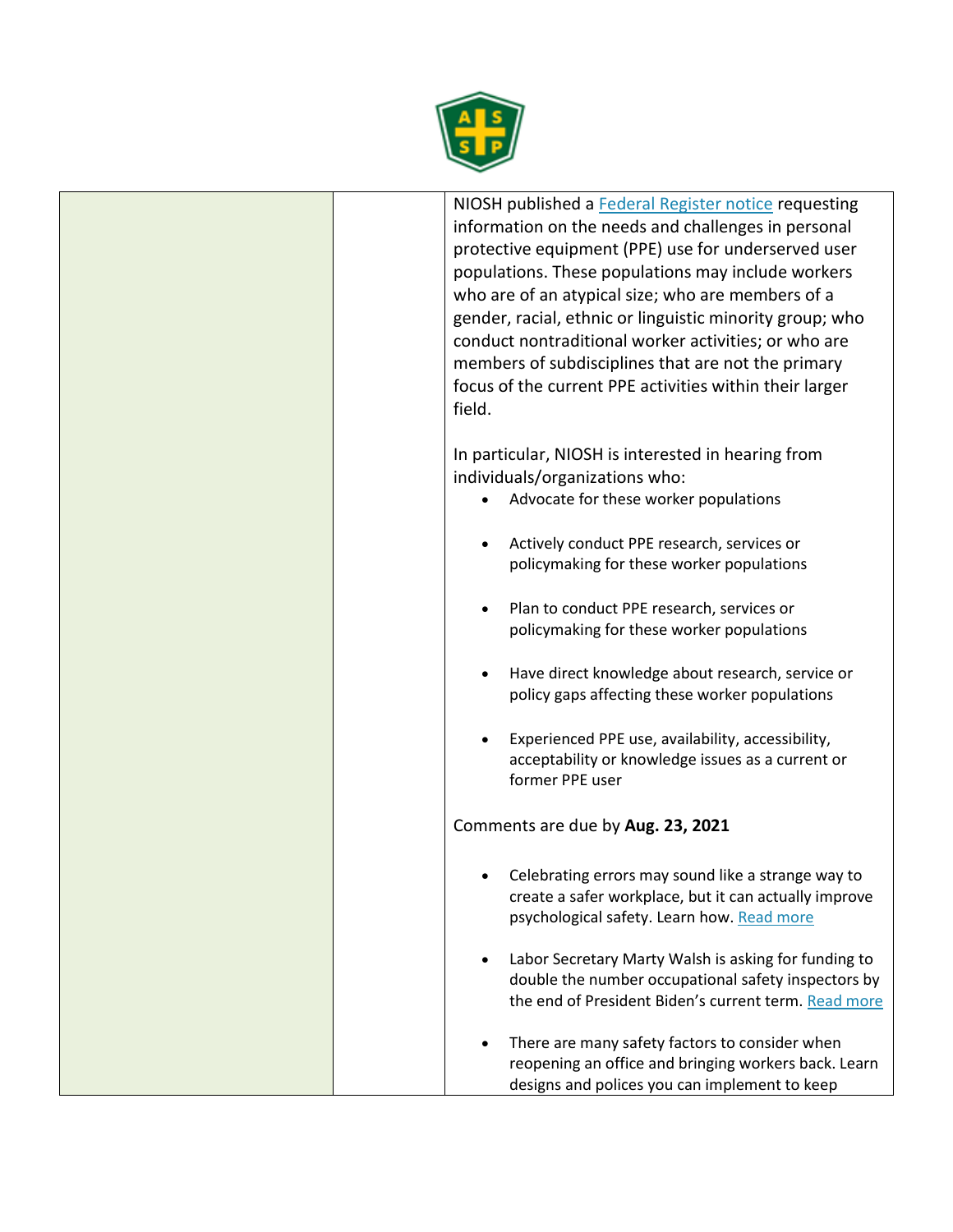

п

|                                                                                                                                                                                                                                                                                            |         | everyone safe and healthy. Read more<br>Employee feedback programs are valuable tools for<br>creating better workplaces, but anonymity is key.<br>Learn five reasons you should have an anonymous<br>employee feedback program. Read more<br>PPE continues to evolve to better protect worker<br>safety and health. Here are eight ways PPE<br>technology is helping create safer workplaces. Read<br>more<br>As more and more workers return to the job site,<br>technology continues to offer ways to help them stay<br>safe and healthy. Read more<br>More than half of American workers prefer a hybrid<br>work model. These four steps can help meet the<br>needs of people operating in any environment. Read<br>more |
|--------------------------------------------------------------------------------------------------------------------------------------------------------------------------------------------------------------------------------------------------------------------------------------------|---------|-----------------------------------------------------------------------------------------------------------------------------------------------------------------------------------------------------------------------------------------------------------------------------------------------------------------------------------------------------------------------------------------------------------------------------------------------------------------------------------------------------------------------------------------------------------------------------------------------------------------------------------------------------------------------------------------------------------------------------|
| <b>Membership</b><br>Advertise Member-Get-A-<br>$\bullet$<br>Member campaign<br>Send out annual member survey<br>$\bullet$<br>Send out after meeting<br>$\bullet$<br>evaluation<br><b>Schedule 2 New Member</b><br>$\bullet$<br><b>Happy Hours</b><br>Welcome new members with an<br>email | Allison | We will consider having a co-lead for membership to form<br>a committee to help with goals.<br>After August 31 might be able to have in-person meetings.<br>Possibly October or must sign waivers.<br>8 new members added to the chapter since 6/1/21. There are<br>a total of 324 members.                                                                                                                                                                                                                                                                                                                                                                                                                                 |
| <b>Professional Development</b><br>• Continue certification study                                                                                                                                                                                                                          | Kevin   |                                                                                                                                                                                                                                                                                                                                                                                                                                                                                                                                                                                                                                                                                                                             |
| group<br><b>Awards &amp; Honors</b><br>Acknowledge Long Service<br>$\bullet$<br>Award                                                                                                                                                                                                      | Vacant  | Heather will provide support as needed.                                                                                                                                                                                                                                                                                                                                                                                                                                                                                                                                                                                                                                                                                     |
| <b>Construction Roundtable</b><br>Summary of previous meeting<br>$\bullet$<br>Upcoming meeting                                                                                                                                                                                             | Jason   |                                                                                                                                                                                                                                                                                                                                                                                                                                                                                                                                                                                                                                                                                                                             |
| <b>Nominations &amp; Elections</b>                                                                                                                                                                                                                                                         | Heather | Heather will tap members to help form this committee by 12/1.                                                                                                                                                                                                                                                                                                                                                                                                                                                                                                                                                                                                                                                               |